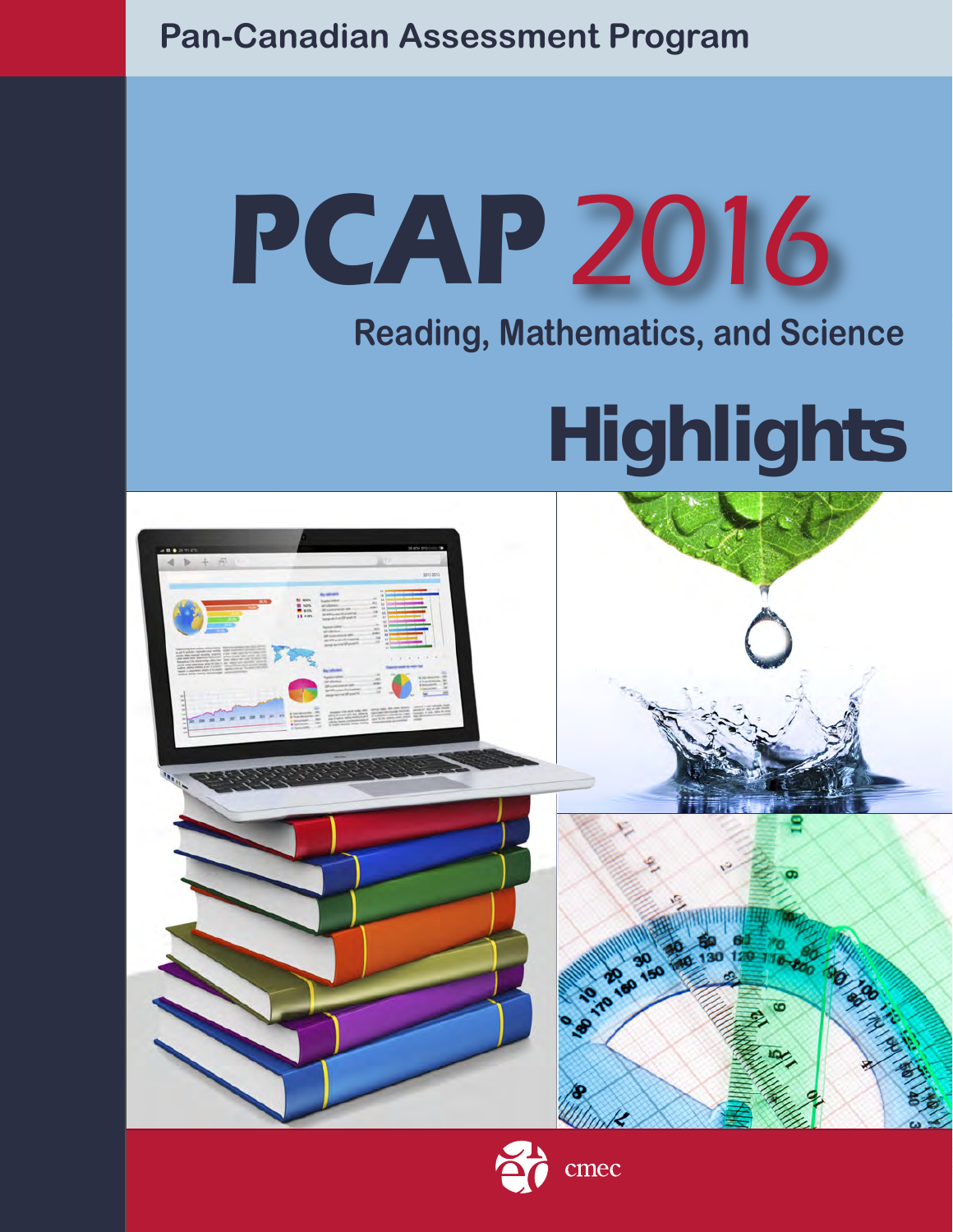# *What is PCAP?*

PCAP (the Pan-Canadian Assessment Program) is a survey of the knowledge and skills of Canadian students in three core learning areas—reading, mathematics, and science. It was developed and is administered by the Council of Ministers of Education, Canada (CMEC).

# *Why was PCAP developed?*

CMEC developed PCAP to ensure the availability of statistically valid, comparable data on student achievement in Canada. PCAP data will be used by education researchers, policy-makers, and government officials to make improvements to provincial and territorial education systems.

# *Who writes PCAP?*

In the spring of 2016, approximately 27,000 students in Grade 8 (Secondary II in Quebec) from close to 1,500 schools across the country were tested. Reading was the major focus of the assessment. Mathematics and science were also assessed. Approximately 20,000 students responded in English and 7,000 in French. Students from all provinces participated in PCAP 2016; students from the territories did not participate in the assessment.

# *What does PCAP assess?*

The assessment is not tied to the curriculum of a particular province or territory but is instead a fair measurement of students' abilities to use their learning skills to solve real-life situations. It measures how well students are doing; it does not attempt to assess approaches to learning.

PCAP 2016 was the fourth cycle of PCAP to be completed, and it focused on reading literacy, defined through four subdomains: *understanding texts*, *interpreting texts*, *responding personally to texts*, and *responding critically to texts*.

The provinces and territories work to ensure that the unique qualities of our country's education systems are taken into account in the assessment. Factors such as linguistic differences, rural and urban school locations, and cultural influences are all considered in both the assessment itself and in related context questionnaires. In addition, the common curricular framework for each subject, which guided the development of test items, incorporates an agreed-upon perspective for all jurisdictions that is based on the latest pedagogical research.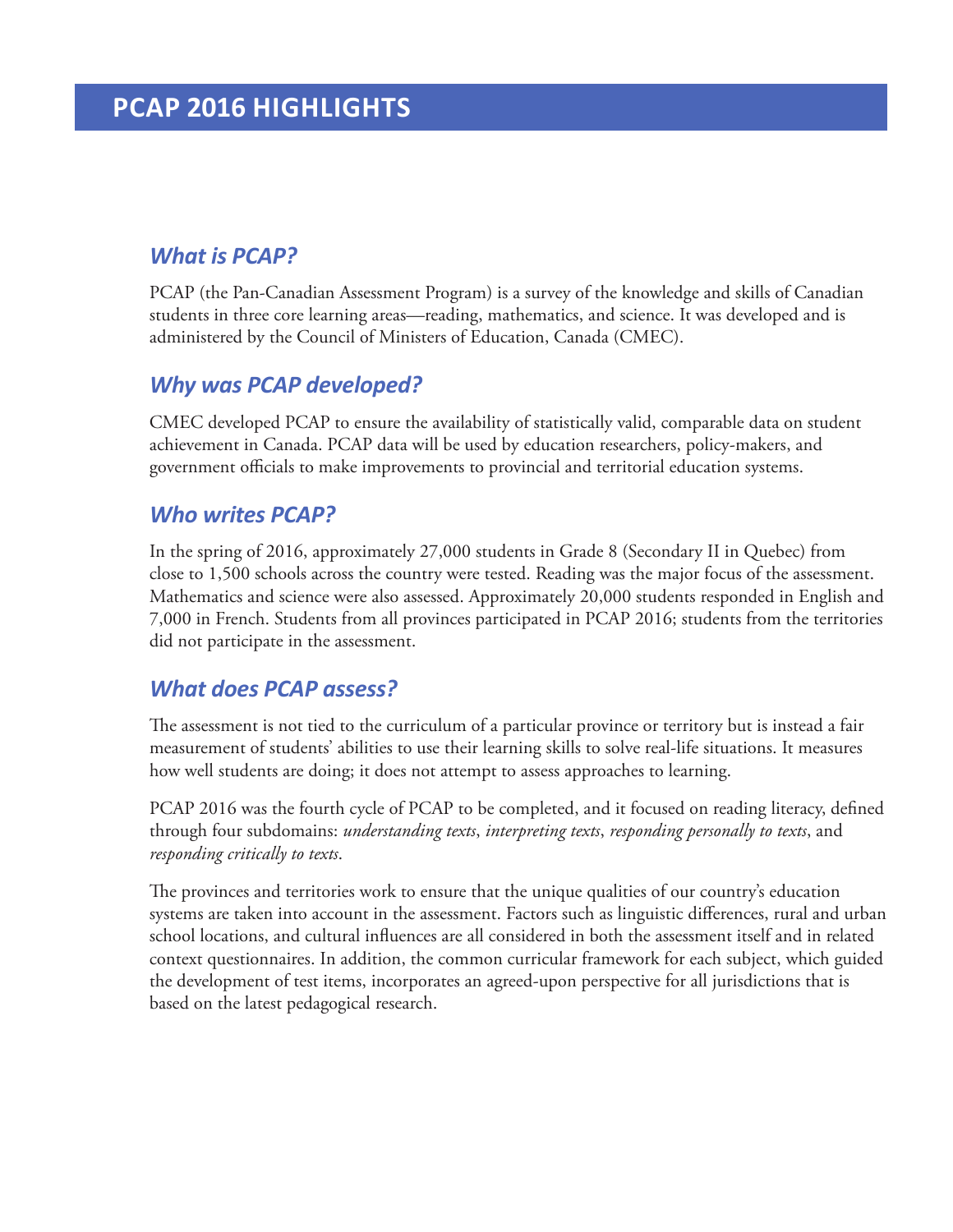# *Canadian students perform well in reading*

The results of student performance on the PCAP 2016 Reading Assessment are presented in two ways: as the percentage of students attaining the three performance levels and as overall mean scores.

In reporting levels of performance in reading, PCAP provides an overall picture of students' accumulated understanding in this domain by the end of Grade 8/Secondary II. The assessment categorizes results according to three levels of performance. The expected level of performance of Grade 8/Secondary II students is Level 2, which is considered "baseline proficiency," or the level at which students demonstrate the reading skills and competencies needed to participate effectively in school and in everyday life.

In PCAP 2016, 88 per cent of Grade 8/Secondary II students in Canada performed at or above Level 2 in reading. Across provinces, the results range from 82 per cent in New Brunswick and Newfoundland and Labrador to 91 per cent in Prince Edward Island. Across Canada, 12 per cent of students did not reach the expected level in reading. Again, results varied among the provinces. The proportion of low achievers in reading in British Columbia, Alberta, Ontario, and Quebec was similar to that in Canada overall. Compared to all other provinces and Canada overall, Prince Edward Island had a lower percentage of students at Level 1.

At the higher end of the PCAP scale, 14 per cent of all Canadian students performed at Level 3. At the provincial level, the proportion of students achieving at the highest level was similar to the Canadian average in British Columbia, Alberta, Ontario, Nova Scotia, and Prince Edward Island.



*Note*: Percentages may not add up to 100 due to rounding.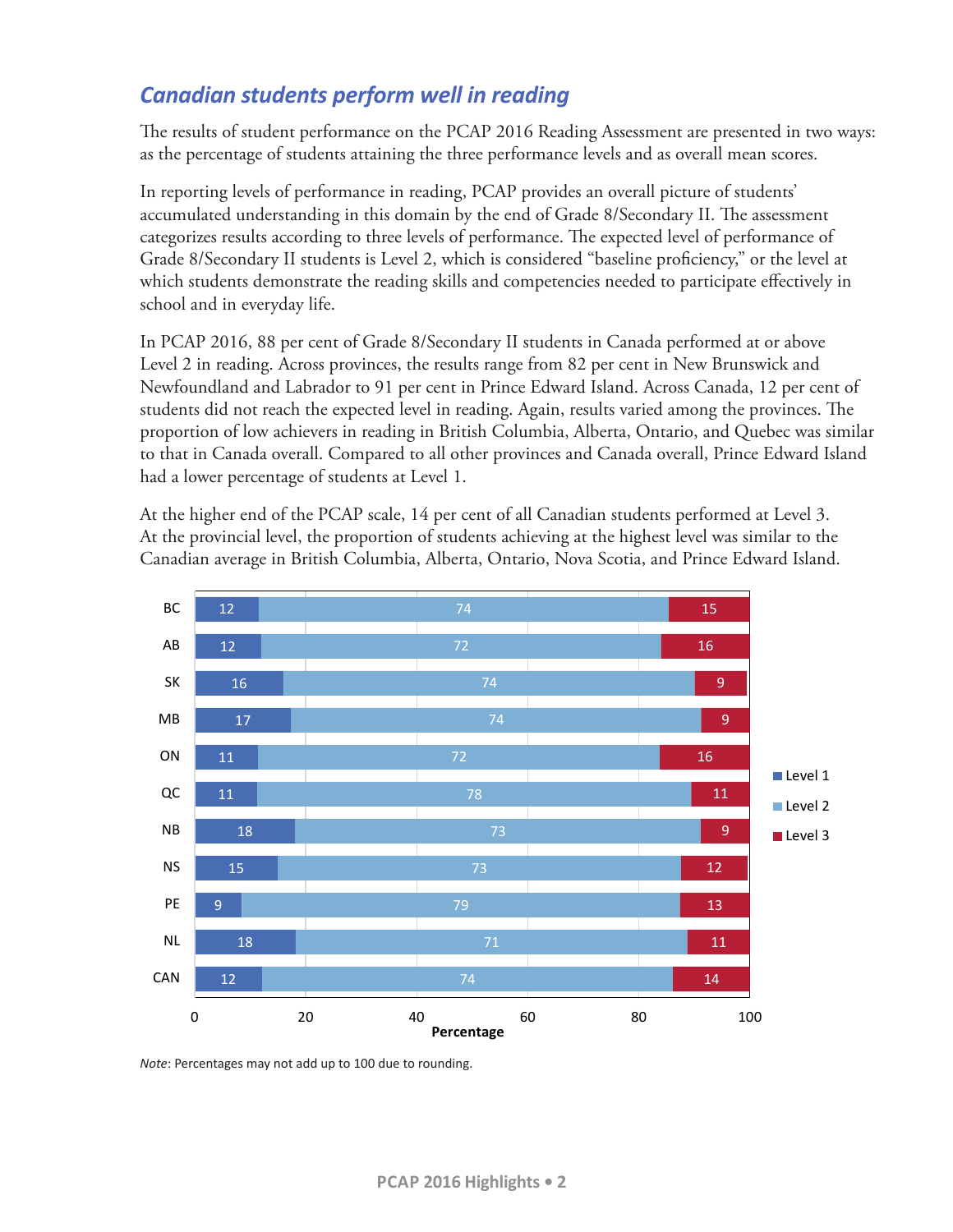# Description of level 2 reading achievement (scores between 400 and 602)

#### **Subdomain:** *Understanding texts ("reading the lines")*

Students at this level demonstrate:

- a clear understanding of a variety of texts;
- an understanding of directly stated information as well as implied information that relies on context;
- knowledge of how texts are structured and organized.

#### **Subdomain:** *Interpreting texts ("reading between the lines")*

Students at this level are able to:

- connect general statements and supporting details in order to provide a broad perspective on the meaning of the text;
- draw conclusions by understanding inferences and figurative language.

#### **Subdomain:** *Responding personally to texts ("reading beyond the lines")*

Students at this level are able to:

- provide reasonable personal responses that are supported with references to the text and other sources;
- use their background knowledge to make personal connections between the text and their own experiences, providing reasonable explanations and supporting arguments;
- state a viewpoint, using evidence from the text or personal experiences to support their position.

#### **Subdomain:** *Responding critically to texts ("reading beyond the lines")*

Students at this level are able to:

- provide reasonable critical responses that are supported with references to the text and other sources;
- provide a reasonable response supported by appropriate statements using evidence from the text;
- use details from the text and other sources to support their response.

# *British Columbia, Alberta, Ontario, Quebec, and Prince Edward Island perform at the Canadian average in reading*

| Province                  | <b>Mean score</b> | <b>Confidence interval</b><br>(±) | <b>Difference</b><br>(Province-Canada) |
|---------------------------|-------------------|-----------------------------------|----------------------------------------|
| <b>British Columbia</b>   | 509               | 4.9                               | 2                                      |
| Alberta                   | 510               | 3.3                               | 3                                      |
| Saskatchewan              | 491               | 3.0                               | $-16*$                                 |
| Manitoba                  | 487               | 4.3                               | $-20*$                                 |
| Ontario                   | 512               | 4.3                               | 5                                      |
| Quebec                    | 503               | 4.0                               | $-4$                                   |
| New Brunswick             | 489               | 3.5                               | $-18*$                                 |
| Nova Scotia               | 498               | 3.7                               | $-9*$                                  |
| Prince Edward Island      | 513               | 7.2                               | 6                                      |
| Newfoundland and Labrador | 491               | 5.2                               | $-16*$                                 |
| Canada                    | 507               | 2.1                               |                                        |

\* Significant difference compared to Canada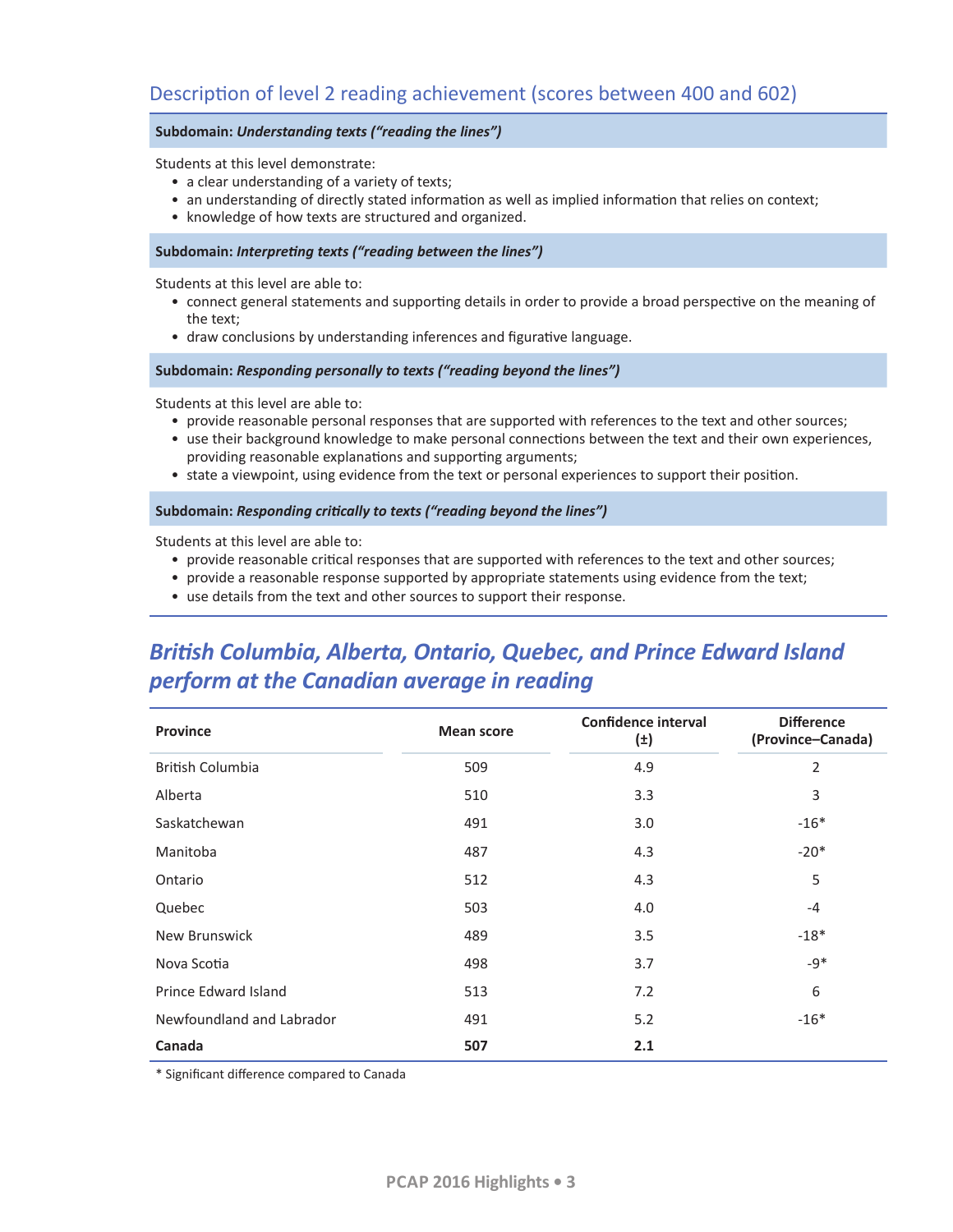# *The highest scores in mathematics and science are achieved by students in Quebec and Alberta, respectively*

Although reading was the major domain in PCAP 2016, the assessment also measured performance in mathematics and science.

|                    | <b>Higher than Canada</b> | <b>Similar to Canada</b>                                                                    | Lower than Canada                                                                                                 |
|--------------------|---------------------------|---------------------------------------------------------------------------------------------|-------------------------------------------------------------------------------------------------------------------|
| <b>Mathematics</b> | Quebec                    | Ontario,<br>Prince Edward Island                                                            | British Columbia, Alberta,<br>Saskatchewan, Manitoba,<br>New Brunswick, Nova Scotia,<br>Newfoundland and Labrador |
| <b>Science</b>     | Alberta                   | British Columbia,<br>Ontario, Quebec,<br>Prince Edward Island,<br>Newfoundland and Labrador | Saskatchewan, Manitoba,<br>New Brunswick, Nova Scotia                                                             |

# *In Canada, reading results show significant difference by the school system's language*

In Canada overall, the same proportion of students in French-language schools and English-language schools achieved Level 2 or above. English-language school systems had a greater proportion of students attain Level 3.



# *Across provinces, mathematics and science results were variable*

At the pan-Canadian level, higher achievement was found in reading in English-language schools and in mathematics in French-language schools; similar performance was found in science between the two language groups.

|                    | <b>Anglophone schools</b><br>performed significantly better<br>than francophone schools                 | <b>Francophone schools</b><br>performed significantly better<br>than anglophone schools | No significant difference<br>between school systems |
|--------------------|---------------------------------------------------------------------------------------------------------|-----------------------------------------------------------------------------------------|-----------------------------------------------------|
| Reading            | British Columbia, Alberta,<br>Saskatchewan, Manitoba,<br>Ontario, Quebec,<br>New Brunswick, Nova Scotia |                                                                                         |                                                     |
| <b>Mathematics</b> |                                                                                                         | British Columbia.<br>Saskatchewan, Ontario,<br>Quebec, New Brunswick,<br>Nova Scotia    | Alberta, Manitoba                                   |
| <b>Science</b>     | Alberta, Manitoba,<br>Ontario, Nova Scotia                                                              | Saskatchewan, Quebec                                                                    | British Columbia,<br>New Brunswick                  |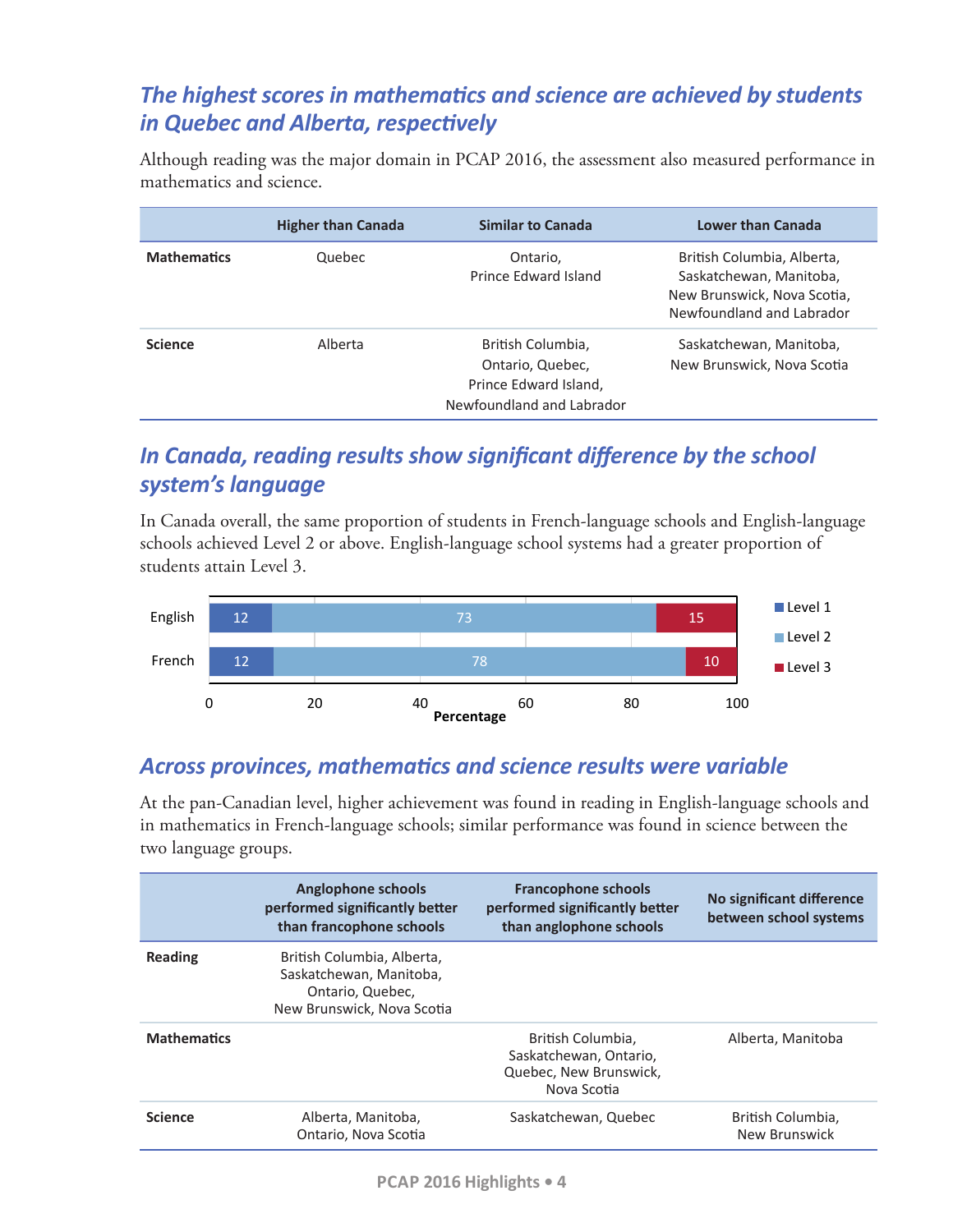# *Girls perform better than boys in reading and science; however, there is no gender gap in mathematics in Canada overall*

Girls performed significantly better than boys in PCAP 2016 on the overall reading assessment, as well as in each of the four subdomains. With respect to mean scores in overall reading, girls outperformed boys by 27 points in Canada as a whole. A higher percentage of girls than boys achieved at or above Level 2 in all provinces and in Canada as a whole, except in Quebec, where there was no gender gap. Boys were more likely to perform at Level 1—that is, below expected levels of reading proficiency and were less likely than girls to achieve Level 3 for Canada as a whole. These findings are consistent with results reported in international studies such as PIRLS 2011 and 2016 for Grade 4 students and PISA 2015 for 15-year-olds.



In Canada overall, PCAP 2016 showed no gender difference in achievement in mathematics at the Grade 8/Secondary II level; however, the results are different in PISA 2015 mathematics, where boys outperformed girls at age 15. In science, girls outperformed boys in Canada overall and in four provinces; however, no gender gap was found in the other provinces or for 15-year-olds in PISA 2015.

|                    | <b>Girls perform significantly</b><br>better than boys | <b>Boys perform significantly</b><br>better than girls | No significant difference<br>between girls and boys                                                                                           |
|--------------------|--------------------------------------------------------|--------------------------------------------------------|-----------------------------------------------------------------------------------------------------------------------------------------------|
| Reading            | All provinces                                          |                                                        |                                                                                                                                               |
| <b>Mathematics</b> |                                                        | Saskatchewan                                           | British Columbia, Alberta,<br>Manitoba, Ontario, Quebec,<br>New Brunswick, Nova Scotia,<br>Prince Edward Island.<br>Newfoundland and Labrador |
| <b>Science</b>     | Alberta, Manitoba,<br>New Brunswick.<br>Nova Scotia    |                                                        | British Columbia, Saskatchewan,<br>Ontario, Quebec,<br>Prince Edward Island,<br>Newfoundland and Labrador                                     |